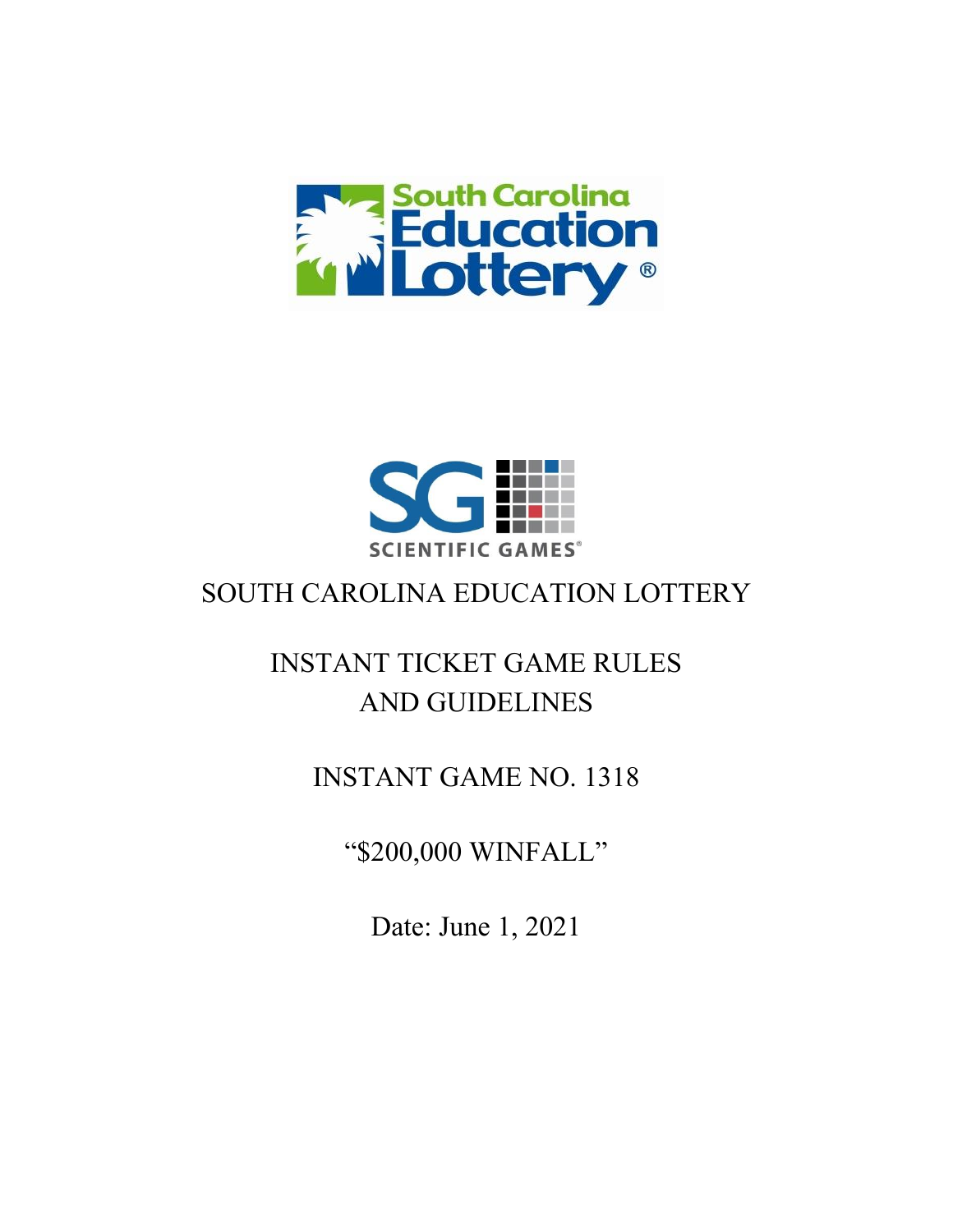## SOUTH CAROLINA INSTANT GAME NO. 1318 "\$200,000 WINFALL" **GAME RULES AND GUIDELINES**

### TABLE OF CONTENTS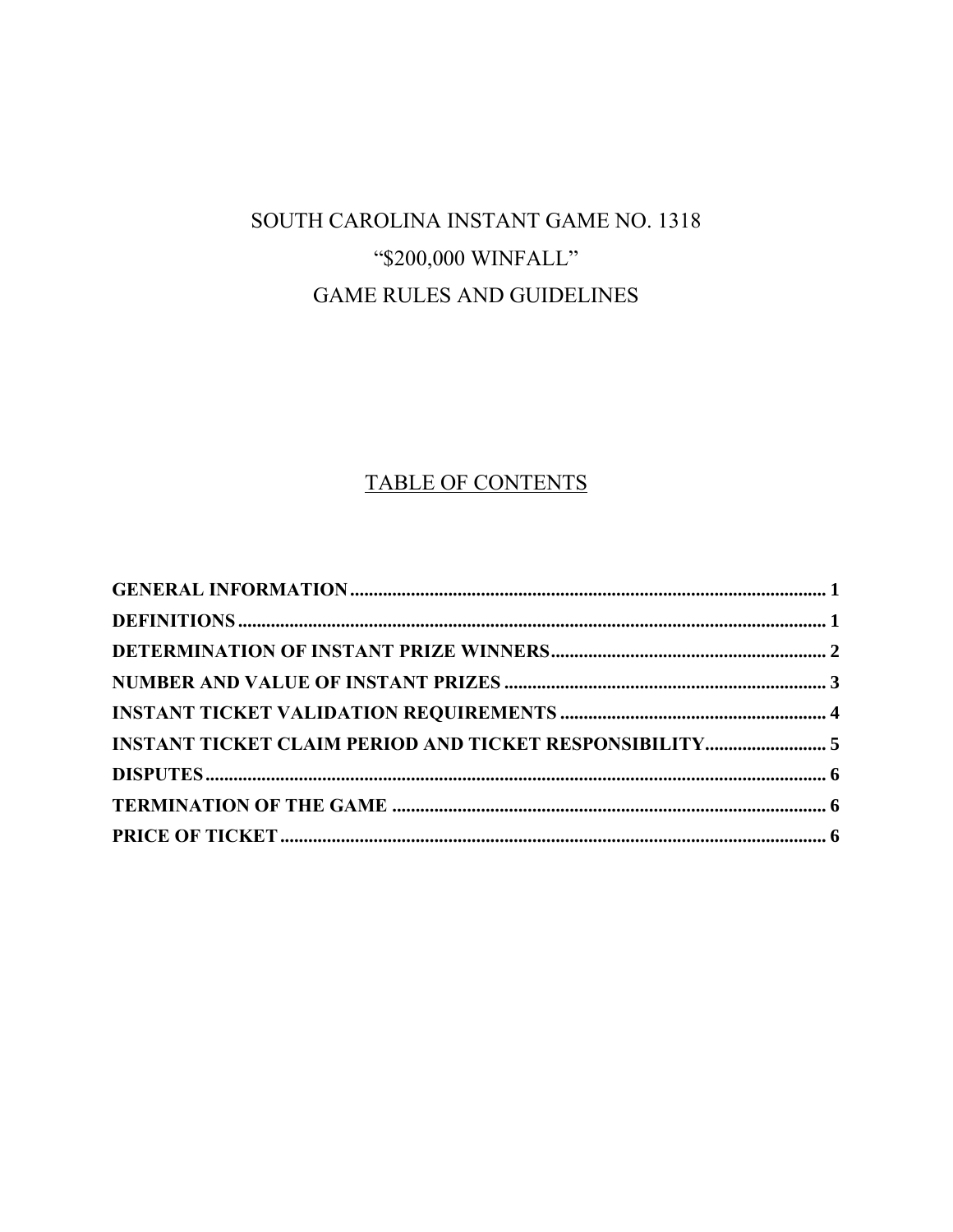#### <span id="page-2-0"></span>**Section 1 – GENERAL INFORMATION**

- 1.1 Game #1318 Rules are comprised of: (1) Act 59 of 2001, as amended; (2) the regulations of the South Carolina Education Lottery (SCEL); (3) any matter adopted by the SCEL Board of Commissioners; (4) the "Working Papers" for this game number which establish the game specifications and parameters; (5) the material presented in this document; and (6) any practices and procedures utilized by SCEL whether written or unwritten. The items cited above are incorporated by reference and are binding as if printed herein. Each numbered item cited shall have equal weight unless there is an inconsistency between or among the documents, in which case the document listed first shall control.
- 1.2 This game will be made available for sale at the discretion of SCEL and shall continue to be available for sale until SCEL establishes a date on which sales must end ("Last Day to Sell"). These rules are effective on the date the initial ticket allocation is sent to SCEL retail outlets. The "Last Day to Claim" a prize in this game will be at least ninety (90) days after the "Last Day to Sell". To determine if the "Last Day to Sell" and the "Last Day to Claim" have been established for this game, please go to [www.sceducationlottery.com](http://www.sceducationlottery.com/) and click on the "Instant Games" link. From this page, click on the instant game ticket (the game number, referenced in Paragraph 1.1, is displayed under the ticket). This information is also available in retail outlets at the SCEL green play station or you may ask the SCEL retailer for assistance. The "Instant Games" webpage also has a link to "Instant Game Closing Procedures".
- 1.3 By purchasing a ticket, the player is bound by these Rules.

### <span id="page-2-1"></span>**Section 2 - DEFINITIONS**

- 2.1 "Low Tier Prize" is a prize of \$20.00 and less. All other prizes are high tier prizes.
- 2.2 "Ticket" is a South Carolina Instant Game Number 1318 Ticket.
- 2.3 "Ticket Validation Code" is the unique eleven (11) digit number printed in the play area on the front of the Ticket underneath the game latex and overprint.
- 2.4 "Pack" is a pack of fanfolded Instant Game Tickets which are attached to each other by perforations, which the Retailer tears when the Retailer sells a Ticket.
- 2.5 "Pack-Ticket Number" is the fourteen (14) digit number of the form 1318-000001-0-000 (059), ink jet imaged on the back of the ticket in black ink.
- 2.6 "Play Symbols" are the symbols that appear under the nineteen (19) play spots on the front of the ticket. Each Play Symbol is printed in black ink in Symbol Font in positive. Paragraphs 2.7 and 2.8 illustrate the possible Play Symbols used.
- 2.7 YOUR NUMBERS Play Symbols: There are fifteen (15) play spots. The YOUR NUMBERS Play Symbols will be as shown below: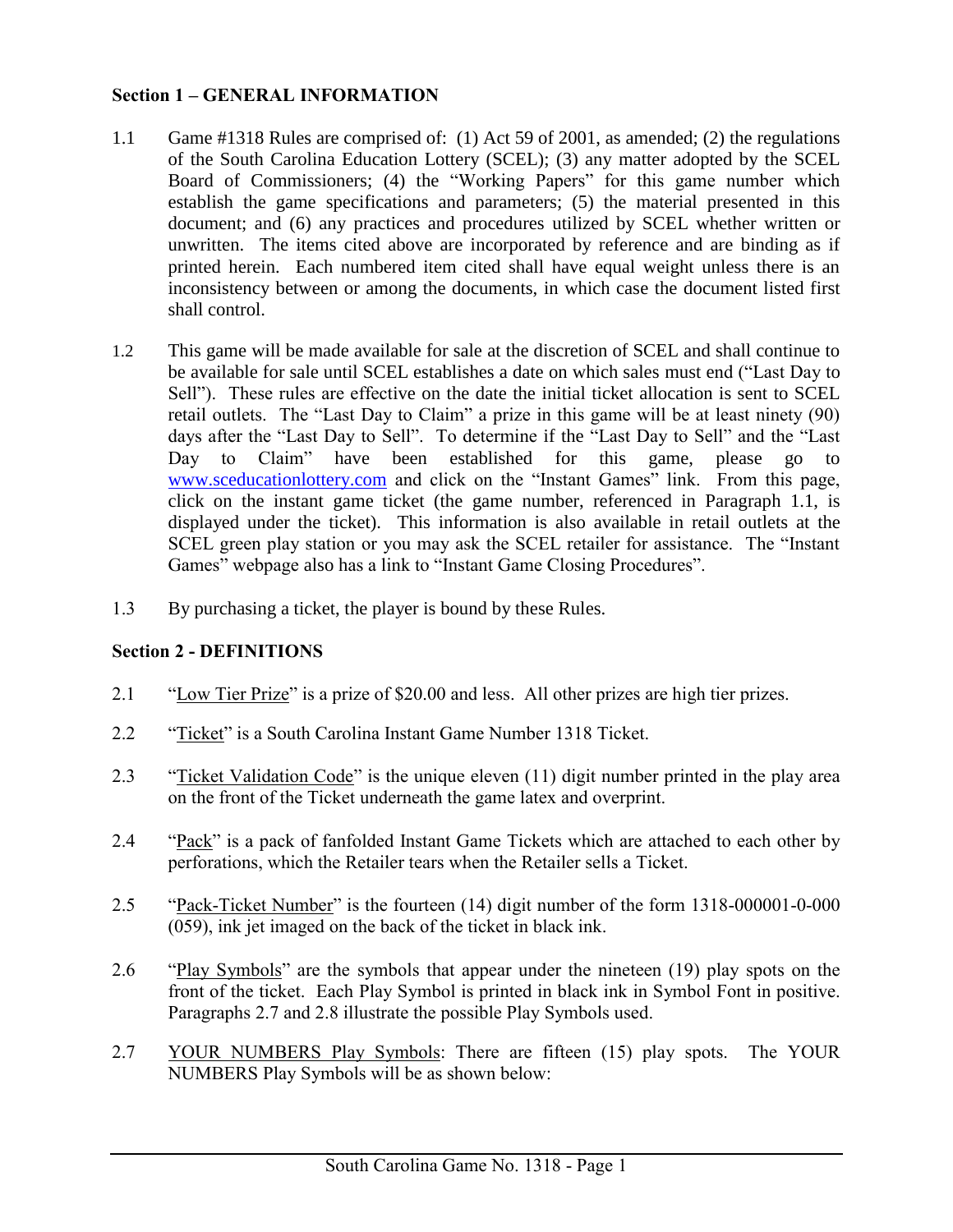| 1<br>ONE           | TWO                | <b>THREE</b>       | 4<br><b>FOUR</b>   | J<br><b>FIVE</b>   | O<br><b>SIX</b>    | <b>SEVEN</b>           | <b>EIGHT</b>       | 9<br><b>NINE</b>   | 10<br>TEN          |            |                           |                    |
|--------------------|--------------------|--------------------|--------------------|--------------------|--------------------|------------------------|--------------------|--------------------|--------------------|------------|---------------------------|--------------------|
| 11<br><b>ELEVN</b> | 12<br><b>THLVE</b> | 13<br><b>THRTN</b> | 14<br><b>FORTN</b> | 15<br><b>FIFTN</b> | 16<br><b>SIXTN</b> | 17<br><b>SVNTN</b>     | 18<br><b>EGHTN</b> | 19<br><b>NINTN</b> | 20<br><b>THNTY</b> |            |                           |                    |
| THONE              | <b>THTHO</b>       | <b>TWTHR</b>       | 74<br><b>THFOR</b> | <b>THFIV</b>       | 6<br>TWSIX         | 7<br>7<br><b>THSVN</b> | 8<br>THEGT         | 29<br><b>THNIN</b> | 30<br><b>THRTY</b> |            |                           |                    |
| 31<br>TRONE        | <b>TRTWO</b>       | <b>TRTHR</b>       | 4<br>TRFOR         | ▀<br>TRFIV         | 6<br><b>TRSIX</b>  | 37<br><b>TRSVN</b>     | 38<br>TREGT        | 39<br>TRNIN        | 40<br><b>FORTY</b> | <b>HIN</b> | \$1003<br><b>WIN\$100</b> | 臵<br><b>WINALL</b> |

2.8 WINNING NUMBERS PLAY SYMBOLS: There are four (4) play spots. The WINNING NUMBERS Play Symbols will be as shown below:

| 1<br>ONE               | THO                | THREE              | 4<br><b>FOUR</b>                  | <b>FIVE</b>        | 6<br><b>SIX</b>    | <b>SEVEN</b>           | 8<br><b>EIGHT</b>  | 9<br><b>NINE</b>          | 10<br><b>TEN</b>   |
|------------------------|--------------------|--------------------|-----------------------------------|--------------------|--------------------|------------------------|--------------------|---------------------------|--------------------|
| 11<br><b>ELEVN</b>     | 12<br><b>THLVE</b> | 13<br><b>THRTN</b> | 14<br><b>FORTN</b>                | 15<br><b>FIFTN</b> | 16<br><b>SIXTN</b> | 17<br><b>SVNTN</b>     | 18<br><b>EGHTN</b> | 19<br><b>NINTN</b>        | 20<br><b>THNTY</b> |
| 2<br>1<br><b>THONE</b> | <b>THTHO</b>       | <b>TWTHR</b>       | $\overline{\mathcal{L}}$<br>TWFOR | L,<br><b>THFIV</b> | 6<br><b>THSIX</b>  | 7<br>7<br><b>THSVN</b> | 8<br><b>THEGT</b>  | 29<br><b>THNIN</b>        | <b>THRTY</b>       |
| 31<br><b>TRONE</b>     | <b>TRTWO</b>       | <b>TRTHR</b>       | TRFOR                             | 5<br><b>TRFIV</b>  | 36<br><b>TRSIX</b> | 7<br>3<br><b>TRSVN</b> | 8<br>TREGT         | 3<br>$\mathbf Q$<br>TRNIN | <b>FORTY</b>       |

2.9 Prize Symbols: There are fifteen (15) prize spots. The Prize Symbols will be as shown below:

| \$5,00  | \$10.00 | \$15.00 | \$20.00      | \$25.00      | \$30.00 | \$40.00   |
|---------|---------|---------|--------------|--------------|---------|-----------|
| FIV DOL | TEN DOL | FTN DOL | TWY DOL      | THY FIV      | TRY DOL | FRY DOL.  |
| \$50.00 | \$75.00 | \$100   | <b>\$200</b> | <b>\$500</b> | \$1,000 | \$200,000 |
| FTY DOL | SVY FIV | ONE HUN | TWO HUN      | FIV HUN      | ONE THO | тинн тно  |

2.10 Legends:

#### <span id="page-3-0"></span>**WINNING NUMBERS** YOUR NUMBERS

2.11 A Non-Winning Ticket is defined as a South Carolina Instant Game 1318 Ticket which is not intended to be a winning Ticket.

#### **Section 3 - DETERMINATION OF INSTANT PRIZE WINNERS**

3.1 The following subparagraphs specify how a winner of an instant cash prize is determined in Instant Game 1318.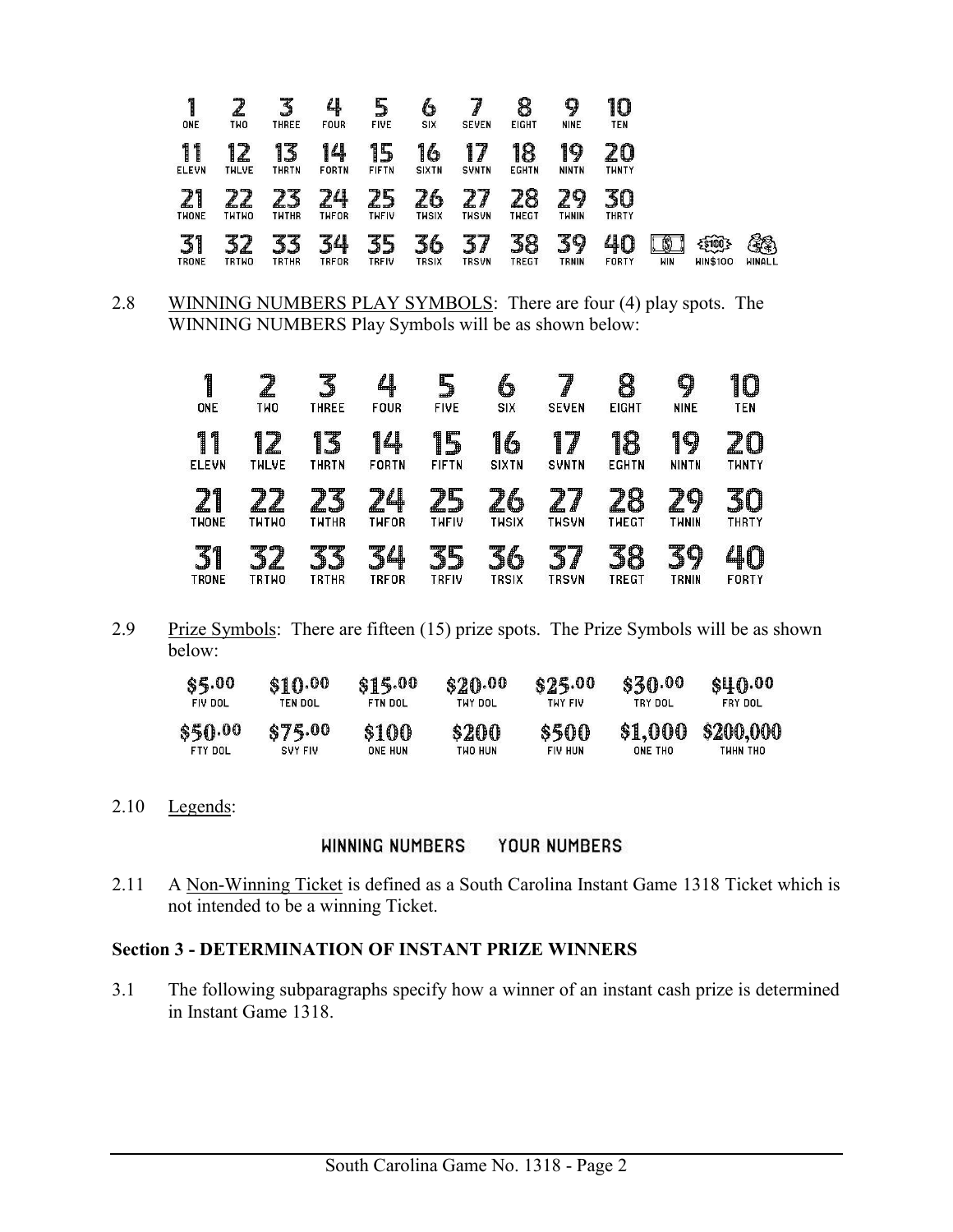Match any of YOUR NUMBERS to any of the WINNING NUMBERS, win the PRIZE shown for that number. Reveal a "BILL" symbol, win the PRIZE shown for that symbol. Reveal a "\$100 BURST" symbol, win \$100 instantly. Reveal a "DOUBLE MONEYBAG" symbol, win ALL 15 PRIZES shown.

| \$5       | (five dollars)                 |
|-----------|--------------------------------|
| \$10      | (ten dollars)                  |
| \$15      | (fifteen dollars)              |
| \$20      | (twenty dollars)               |
| \$25      | (twenty-five dollars)          |
| \$40      | (forty dollars)                |
| \$50      | (fifty dollars)                |
| \$75      | (seventy-five dollars)         |
| \$100     | (one hundred dollars)          |
| \$200     | (two hundred dollars)          |
| \$500     | (five hundred dollars)         |
| \$1,000   | (one thousand dollars)         |
| \$200,000 | (two hundred thousand dollars) |

- 3.2 No portion of the Point of Sale material(s) display printing nor any extraneous matter whatever shall be usable or playable as a part of the Instant Game.
- 3.3 In all events, the determination of prize winners shall be subject to the general Ticket Validation Requirements set forth in Section Five (5) of these Rules and the requirements set out on the back of each Instant Game ticket.
- 3.4 The Ticket Validation Code (including any portion thereof) is not a Play/Prize Symbol and is not usable as such.

#### **Section 4 – NUMBER AND VALUE OF INSTANT PRIZES**

4.0 Two million eight hundred eighty thousand (2,880,000) tickets were ordered for this game. Based upon this order, the value, and number of prizes programmed in this game are as follows:

<span id="page-4-0"></span>

| <b>INSTANT</b> | <b>APPROXIMATE NUMBER</b> | <b>CHANCES OF</b> |
|----------------|---------------------------|-------------------|
| <b>PRIZE</b>   | <b>IN THE GAME</b>        | <b>WINNING</b>    |
| \$5            | 312,000                   | 1:9.23            |
| \$10           | 204,000                   | 1:14.12           |
| \$15           | 96,000                    | 1:30.00           |
| \$20           | 60,000                    | 1:48.00           |
| \$25           | 8,640                     | 1:333.33          |
| \$40           | 8,880                     | 1:324.32          |
| \$50           | 8,640                     | 1:333.33          |
| \$75           | 2,136                     | 1:1,348.31        |
| \$100          | 9,648                     | 1:298.51          |
| \$200          | 840                       | 1:3,428.57        |
| \$500          | 1,248                     | 1:2,307.69        |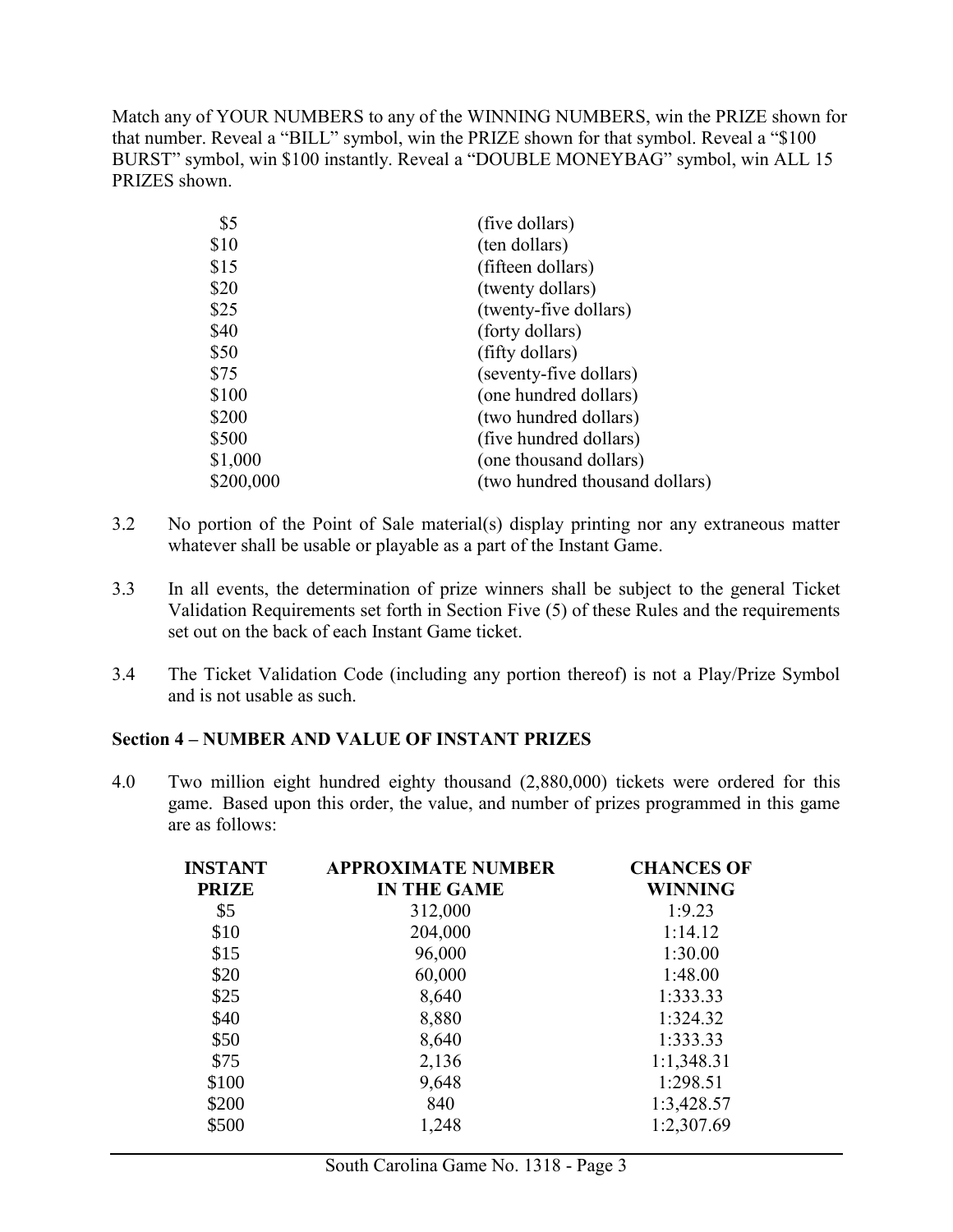| \$1,000   | 264 | 1:10,909.09  |
|-----------|-----|--------------|
| \$200,000 |     | 1:720,000.00 |

#### OVERALL ODDS OF WINNING ARE 1 in 4.04

THE ODDS AND TOTAL NUMBER OF PRIZES ARE BASED ON THE TICKETS ORDERED (2,880,000) AND NOT THE QUANTITY OF TICKETS ACTUALLY DELIVERED TO SCEL WHICH MAY VARY AS ALLOWED IN THE WORKING PAPERS FOR THIS GAME.

THE OVERALL ODDS OF WINNING ARE 1 in 4.04. This DOES NOT mean that there is a winning ticket in every three (3) tickets. The prizes listed above are distributed randomly throughout all of the tickets in this game by programming parameters established by SCEL in the Working Papers. If you have any questions about the odds or prizes contact SCEL at [www.sceducationlottery.com](http://www.sceducationlottery.com/) by clicking "Contact Us" on the homepage.

#### <span id="page-5-0"></span>**Section 5 - INSTANT TICKET VALIDATION REQUIREMENTS**

In addition to all of the other requirements in these Rules and as printed on the back of each Instant Game Ticket, the following Validation Requirements will apply with regard to the Instant Game Tickets in South Carolina Instant Game Number 1318.

- 5.1 To be a valid Instant Game Ticket, all of the following requirements must be met:
	- A. Exactly one (1) Play Symbol and Caption must appear under each of the nineteen (19) rub-off spots and exactly one (1) Prize Symbol and Caption must appear under the fifteen (15) rub-off spots on the front of the Ticket.
	- B. Each of the nineteen (19) Play Symbols and Captions and fifteen (15) Prize Symbols and Captions must be present in its entirety and be fully legible.
	- C The Ticket shall be intact. The SCEL Director of Security, or a designee, shall determine whether a Ticket is intact and the SCEL Executive Director, in his sole discretion, may affirm or reverse the initial determination.
	- D. The Pack-Ticket Number and Ticket Validation Number must be present in their entirety and be fully legible. The Ticket Validation Number shall correspond, using SCEL's codes, to the Play and Prize Symbols on the Ticket.
	- E. The Ticket must not be mutilated, altered, unreadable, reconstituted, or tampered with in any manner that prevents reliable validation.
	- F. The Ticket must not be counterfeit in whole or in part.
	- G. The Ticket Validation Number and the Pack-Ticket Number shall be printed in gray-black ink.
	- H. The Ticket must have been issued by SCEL in an authorized manner. The Ticket must have been purchased from SCEL or a licensed Retailer and, subject to the provisions of Section 6, presented by the proper holder for validation.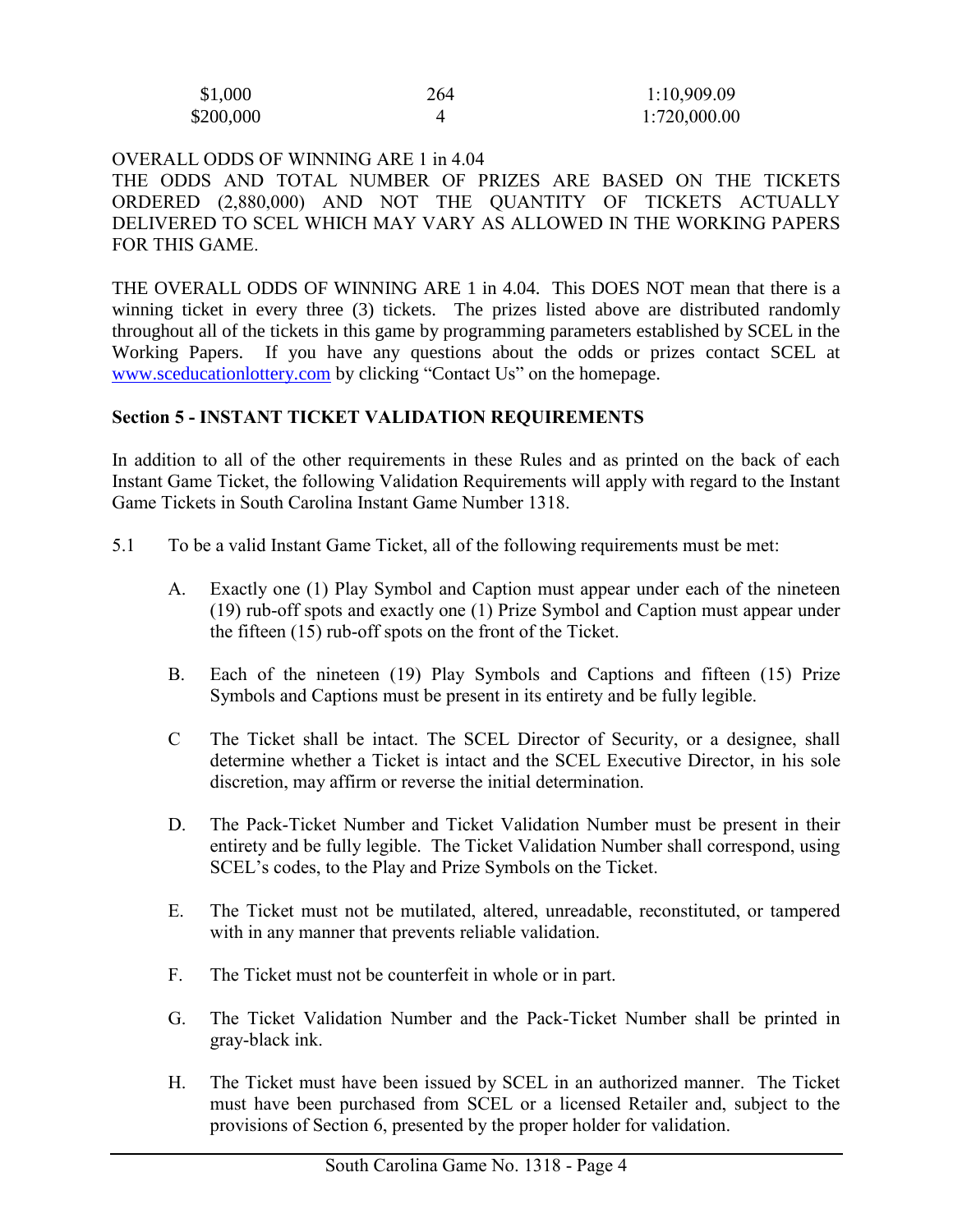- I. The Ticket must not be stolen nor appear on any list of omitted Tickets on file with SCEL.
- J. The Play & Prize Symbols and Captions and Ticket Validation Number must be right side up and not reversed in any manner.
- K. The Ticket must be complete, and not miscut, and have exactly one (1) Play Symbol and Caption under the nineteen (19) Play Symbols on the front of the ticket, exactly one (1) Prize Symbol and Caption under the fifteen (15) Prize Symbols on the front of the ticket and one (1) Validation Number on the ticket.
- L. The Validation Number of an apparent winning Ticket must appear on SCEL's official list of Validation Numbers of winning Tickets and must not have been previously paid as determined by SCEL's computer gaming system.
- M. The Ticket must not be blank or partially blank, misregistered, defective or printed or produced in error.
- N. Each of the nineteen (19) Play Symbols and Captions and fifteen (15) Prize Symbols and Captions must be exactly one of those described in paragraphs 2.6, 2.7 and 2.8.
- O. Each of the nineteen (19) Play Symbols and Captions and fifteen (15) Prize Symbols and Captions must be printed in the Symbol Font and must correspond precisely to the artwork on file at SCEL. The Ticket Validation Numbers must be printed in the Validation Font and must correspond precisely to the artwork on file at SCEL.
- P. The display printing must be regular in every respect and correspond precisely with the artwork on file at SCEL.
- <span id="page-6-0"></span>Q. The Ticket must pass all additional validation tests of SCEL.
- 5.2 A Ticket that fails any of SCEL's validation tests is invalid and ineligible for any prize. SCEL may replace an invalid Ticket with an unplayed Ticket from the same game or any other game. If a defective Ticket is purchased, the only responsibility or liability of SCEL shall be the replacement of the defective Ticket with an unplayed Ticket from the same game or any other game or a refund of the sale price of the Ticket.

### **Section 6 - INSTANT TICKET CLAIM PERIOD AND TICKET RESPONSIBILITY**

- 6.1 All prizes must be claimed within the time specified on the "Instant Games" page found at [www.sceducationlottery.com](file://///marion/legal/INSTANT%20GAME%20RULES/www.sceducationlottery.com) (See Paragraph 1.2.).
- 6.2 An instant game Ticket is a bearer instrument until signed on the back by the owner.
- 6.3 SCEL is not responsible for lost or stolen Tickets.